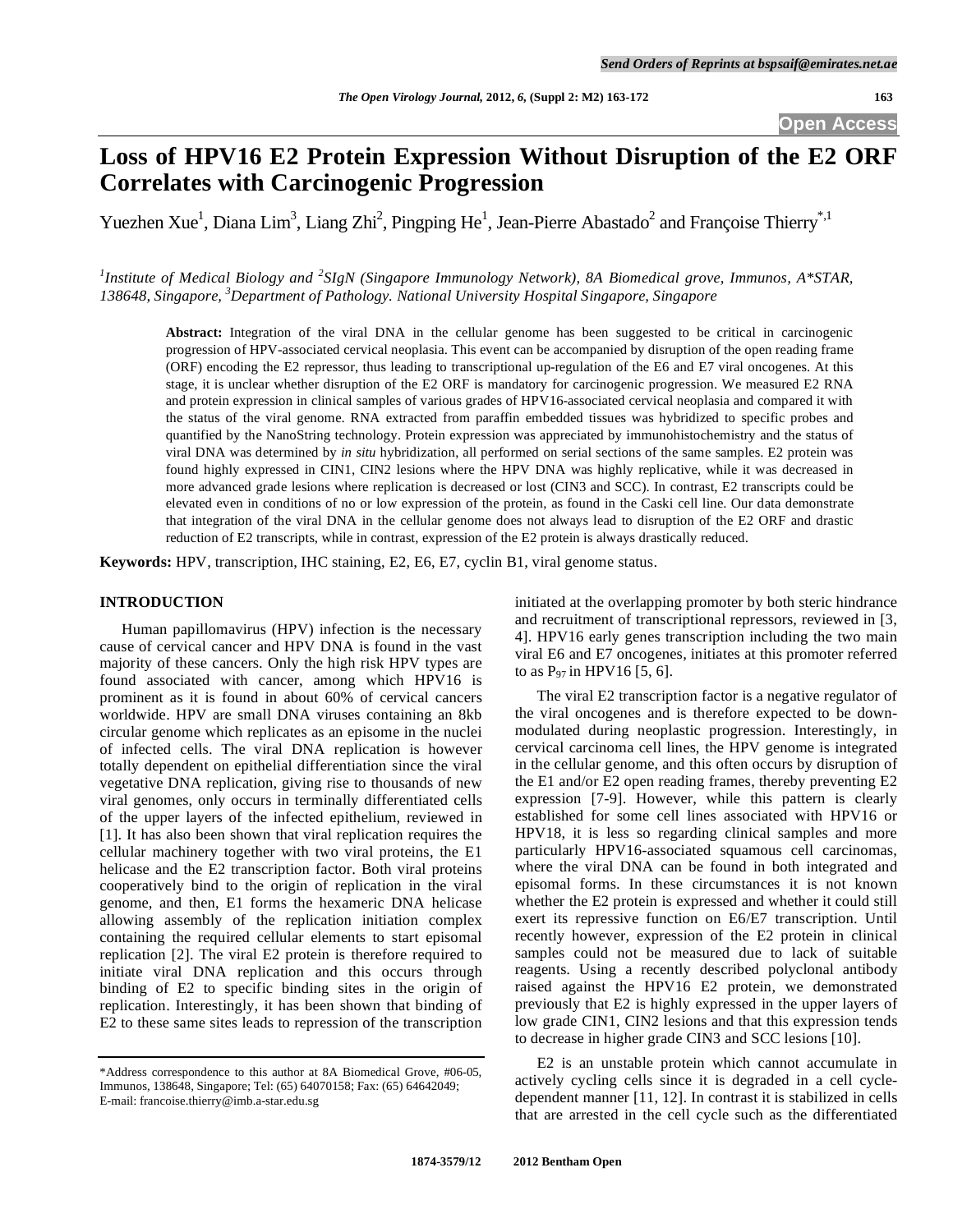cells composing the intermediate and upper layers of the epithelium as observed in CIN1 and CIN2 samples. In all, these data provide a coherent view of the E2 protein expression *in vivo*: it is highly expressed in differentiating cells where it promotes episomal vegetative replication of the viral genome and represses E6/E7 transcription. It is repressed in advanced lesions, thereby allowing efficient transcription of the E6/E7 oncogenes and cellular transformation.

 Recent data have however challenged this model. There is at least one example of expression of E2 in the HPV16 associated cell line W12, coexisting with E6 and E7 to maintain the HPV16 genome in an episomal form [13]. This situation has also been described in some HPV-associated lesions where both episomal and integrated DNA has been found probably correlating with simultaneous transcription of E2 together with E6 and E7 [9]. We decided to clarify this point by studying expression of E2, together with the status of the viral DNA, in HPV16-associated clinical samples at different stages of progression. E2 protein expression was studied by immunohistochemistry (IHC) and the status of the viral DNA by *in situ* hybridization (ISH) in serial sections of the same samples. We also correlated expression of the E2 protein with its transcription by quantifying the E2 transcripts extracted from serial sections of the same samples using the NanoString technology which enabled us to capture and count specific transcripts in an RNA mixture. These experiments indicated that levels of E2 protein and transcripts were not always correlated and moreover that E2 transcription could be found in SCC samples with integrated viral DNA. However disappearance of the E2 protein and decreased relative transcription of the E2 gene expression compared to the E6E7 oncogenes were indicators of progression in HPV16-associated neoplasia of the cervix.

# **MATERIALS AND METHODS**

#### **Tissue Specimens**

 A total of 13 formalin-fixed and paraffin-embedded (FFPE) cervical specimens were selected from the archives of the department of Pathology, National University Hospital affiliated to National University of Singapore. The specimens included three normal cervices, three CIN2, three CIN3 and four SCC. The pathologic diagnosis was validated by 2 pathologists. Normal cervical specimens came from hysterectomy due to benign uterine diseases. CIN2 and CIN3 lesions were from loop electrosurgical excision procedure (LEEP) and SCC from hysterectomy samples. FFPE blocks were set to cut 15 serial sections for immunohistochemistry staining, DNA *in situ* hybridization (5μm) as well as for microdissection (10μm) in order to perform RNA extraction preparing for NanoString. Additional 3 sections were used for DNA extraction to perform HPV genotyping.

 The study was approved by the Institutional Review Board of the National University of Singapore (continuing review of NUS-IRB 09-218)

#### **Gene Expression Quantification by NanoString Technology**

 Total RNA was extracted from the FFPE samples using Qiagen's RNeasy FFPE kit. Gene expression was profiled by the NanoString nCounter Analysis System according to manufacturer's instructions. The color-coded probe sets

specific to HPV 16 E6-E7, E2-E4, E2N and human cyclin B1 were designed and synthesized by NanoString Technology. Each probe pair consists of a 50-base capture probe links to biotin and an adjacent 50-base reporter probe which carries a color-coded molecular tag that provides the detection signal. The linear order of these differently colored probes, annealed to the specific transcripts in the mixture, creates a unique code for each gene of interest. All probes are mixed together with total extracted RNA from the clinical samples in a single step hybridization in solution. The sequences of the probes are as follows: HPV 16 E6-E7: ATGTCTTGTTGCAGATCATCAAGAACACGTAGAGAA ACCCAGCTGTAATCATGCATGGAGATACACCTACAT TGCATGAATATATGTTAGATTTGCAACC; HPV 16 E2- E4: TTGTTGCACAGAGACTCAGTGGACAGTGCTCCA ATCCTCACTGCATTTAACAGCTCACACAAAGGACGG ATTAACTGTAATAGTAACACTACACCCATAG; HPV 16 E2N: GAAACACATGCGCCTAGAATGTGCTATTTA TTACAAGGCCAGAGAAATGGGATTTAAACATATTA ACCACCAGGTGGTGCCAACACTGGCTGTATCAAAG; human cyclin B1: AACTTGAGGAAGAGCAAGCAGTCA GACCAAAATACCTACTGGGTCGGGAAGTCACTGGA AACATGAGAGCCATCCTAATTGACTGGCTAGTACA GGTTCA.

 For sample preparation, 100 ng total RNA was hybridized overnight with the probe sets at 65°C in a thermocycler. Hybridization mixtures were then loaded into the nCounter Prep Station where excess probes and nontarget transcripts were washed away and the purified target/probe complexes were oriented in one direction by an electric field and then immobilized into the sample cartridge. Color-coded barcodes on the reporter probes were read and quantified by the nCounter Digital Analyzer. The level of expression is measured by counting the number of codes for each RNA and values are then standardized with internal controls and 3 housekeeping genes (RPL27, RPS13 and ACTB).

## **Cell Culture, Infection, Western blot and Immunofluorescence**

 Caski, SiHa, IC3 [14] and C33a cells were grown in DMEM medium supplemented with 10% FBS. Caski cells were also infected with recombinant adenoviruses expressing GFP or GFP-HPV16 E2 at a multiplicity of infection (m.o.i) of 50. The cells were harvested after 24 h for further western blots and immunofluorescent staining.

 Proteins were extracted in a buffer containing (300 mM NaCl, 50 mM Tris-HCl [pH 8], 0.5% Nonidet P-40 [NP-40], 1 mM EDTA, protease and phosphatase inhibitors) for 30 minutes at 4°C followed by centrifugation. Equal amounts of total proteins were denatured, boiled and separated in 10% SDS polyacrylamide gels. After transfer, nitrocellulose membranes were saturated in PBS-Tween buffer plus 5% milk, incubated with anti-16E2 (as described in [10]) and anti-Actin as first antibody for 1 hour, secondary antibody conjugated with Horseradish Peroxidase was used for another hour. Membrane was revealed by ECL-plus kit and detected by STORM (GE Healthcare).

 Caski cells grown on coverslips in DMEM supplemented with 10% FBS were rinsed with phosphate buffered saline (PBS) 24 h after infection with recombinant adenoviruses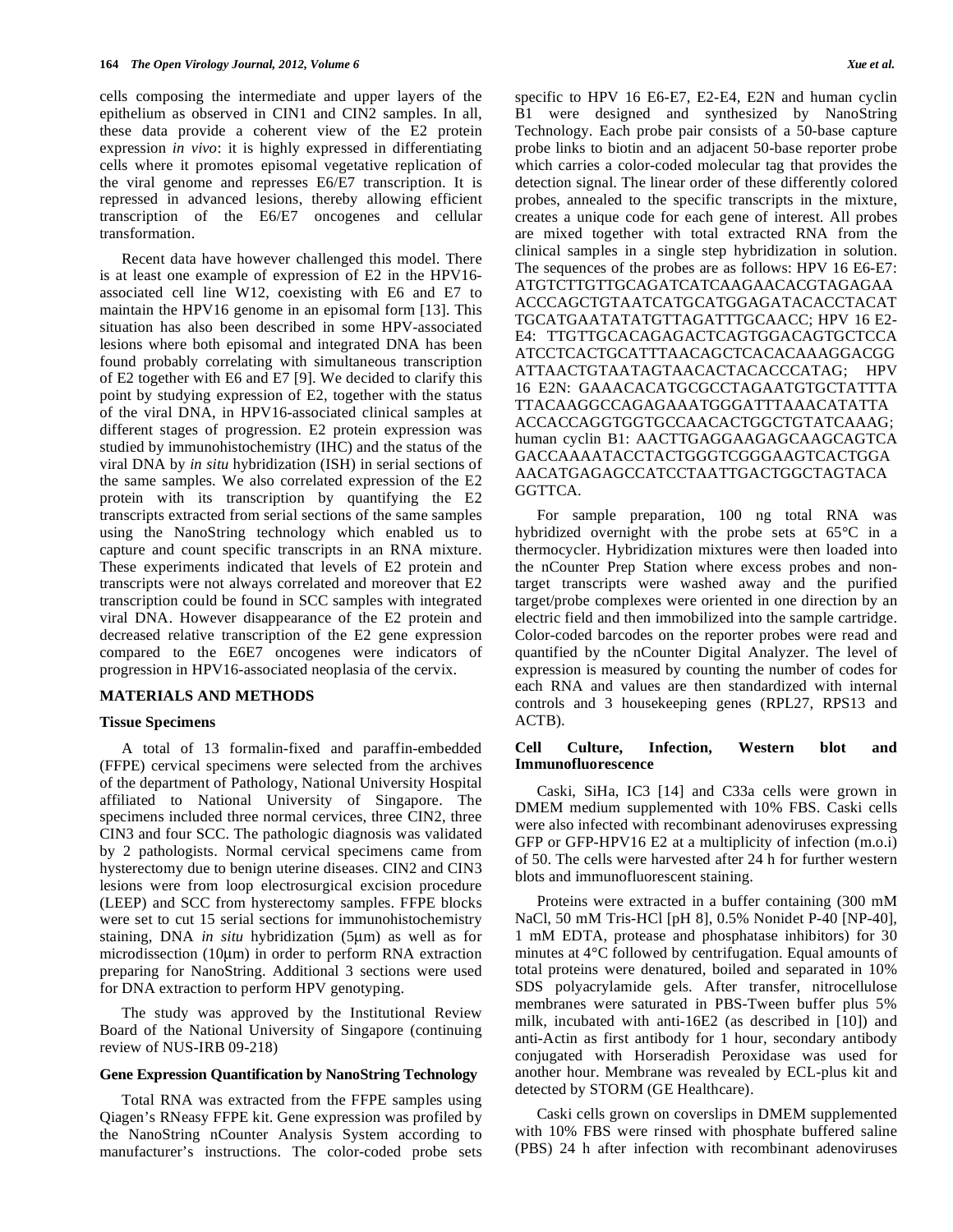and were then fixed in 4% formaldehyde. Cells were permeabilized with 0.1% Triton and incubated with anti-16E2 serum followed by an anti-rabbit antibody coupled to Texas red. Coverslips were counterstained with DAPI.

## **DNA Extraction for HPV Genotyping**

 DNA extraction was carried out by using a column-based extraction protocol with QIAamp DNA FFPE Tissue Kit (QIAGEN). 100 ng (1-5 μl) extracted total DNA was used for HPV genotyping. HPV genotyping was performed by using the commercial HPV GenoArray test kit (Hybribio Limited, Hong Kong). The methods used both DNA amplification and HybriBio's proprietary flow through hybridization technique to simultaneously identify 21 HPV genotypes, including 5 low-risk types (types 6, 11, 42, 43, and 44), 14 high-risk types (types16, 18, 31, 33, 35, 39, 45, 51, 52, 56, 58, 59, 66, and 68), and 2 undetermined-type risk types (types CP8304 and 53). The test employs a macroarray format with a nylon membrane onto which HPV genotype-specific oligonucleotides probes have been immobilized. The final results were detected by colorimetric change on the membrane under direct visualization.

### **Immunohistochemistry**

 Consecutive sections were processed with 16E2 (1:100),  $p16^{INK4}$  (1:100) and cyclin B1 (1:100) immunohistochemistry staining. Sections were immersed in xylene to remove paraffin and rehydrated through grade ethanol. Endogenous peroxidase activity was blocked by 1% hydrogen. Epitope exposure was performed by heat using 10 mM citrate buffer (pH 6.0). After blocking of nonspecific binding by preincubation with 10% goat serum for 20 minutes, primary antibodies were added for 1 hour at room temperature, after wash, Dake EnVision+, Peroxidase system, with goat anti-rabbit or mouse immunoglobulins (Ig) conjugated to peroxidase labelled-dextran polymer in Tris-HCl buffer was used as secondary antibody for 30 minutes. 3,3'-diaminobenzidine (DAB+) substrate-chromogen (Dako) was added for color development which results in a brown colored precipitate at the antigen site. The sections were counterstained with hematoxylin, dehydrated, cleared, and mounted in DPX mount medium (Leica). Anti-16E2 purified antibody was prepared as previous described [10]. p16 (clone JC8, Santa Cruz) and anti-cyclin B1 (clone Y106, Epitomics) were commercially available.

## *In Situ* **hybridization**

 *In situ* hybridizations were performed according to the manufacture's guidelines. DakoCytomation wide spectrum HPV biotinylated DNA probe set was used to detect replicated HPV DNA, which can detect 11 types of anogenital HPV including types 6, 11, 16, 18, 31, 33, 35, 39, 45, 51, and 52. DakoCytomation GenPoint HPV biotinylated DNA probe was used to detect integrated HPV DNA which detects types 16, 18, 31, 33, 35, 39, 45, 51, 52, 56, 58, 59, and 68 (Dako). Replicated HPV DNA shows pan-nuclear diffused blue or blue-purple color staining, whereas integrated HPV DNA signals are dot-like in the nucleus.

# **Statistical Analyses**

 NanoString data were first normalized to the NanoString spike-in positive controls followed by normalization to 3 housekeeping controls (RPL27, RPS13, ACTB). Correlations were assessed by Pearson's correlation test; differences in categories were analyzed by Student's t-test. Prism (GraphPad Inc) was used for calculations and graphing.

# **RESULTS**

# **Absence of HPV16 E2 Protein Expression Without Disruption of the E2 ORF in Caski Cells**

 To analyze the viral transcriptome in Caski cells, total RNA was extracted and digitally quantified using the NanoString technology [15] with three HPV16-specific probes as depicted in Fig. (**1A**). The E6-E7 probe (nt 534- 634) detects all E6-E7 transcripts  $(T1 - T6$  and T8) (Fig. **1B**). The E2N probe hybridizes to the 5' part of the E2 RNA (nt 2855-2955), within the region encoding the N-terminal transactivation domain, and detect T4 to T8, while the E2-E4 (nt 3521-3621) detects the transcripts containing the 3' part of the E2 including those spliced between 880 and 3356 (Fig. **1A**). The latter probe can therefore detect all 9 early transcripts depicted in Fig. (**1A**) (T1 to T9), while the E6 and E2N probes are more selective, as they detect only 7 or 5 out of 9 of the total transcripts as summarized (Fig. **1B**).

 The Caski cell line is derived from an intestinal metastasis of a cervical carcinoma associated with HPV16. It has been shown to contain about 400 copies of the HPV16 genome integrated in the cellular genome as both truncated and full-length integrates with intact E2 ORF [16]. This cell line is widely used as an *in vitro* model for cervical carcinoma and viral DNA integration. However, and as shown recently by Schmitt *et al*. [17], the E2 ORF is highly transcribed in these cells together with high transcription of the viral oncogenes. We therefore wanted to understand this situation by studying both transcription and protein expression of the E2 gene in these cells. A strong transcriptional signal, encompassing the entire E2 ORF was detected using both the E2N and the E2-E4 probes in our NanoString experiments in agreement with recently published data [17]. No significant E2 transcripts were detected in C33, a cervical carcinoma cell line not associated with HPV or in N-TERT cells, an immortalized human keratinocyte cell line (Table **1**). The viral transcriptome was also analyzed in two other cervical carcinoma cell lines associated with integrated HPV16 genome: SiHa, containing a single integrated HPV16 genome with disruption of the E2 ORF [16], and IC3 containing 219 integrated copies [14], where strong signals were also obtained using the E2N probe. However, and in contrast with Caski, background levels were obtained with the E2-E4 probe confirming that, in SiHa and IC3, the E2 ORF has been disrupted by HPV16 genome integration (Table **1**). In Caski however, genome integration did not disrupt the E2 ORF which is actively transcribed, as shown by the strong signals obtained with both E2N and E2-E4 probes (Table **1**). Existence of these transcripts however does not necessarily infer that the specific E2 mRNA is being made since the HPV16 transcriptional map involves a large use of alternative splicing and polycistronic RNAs as depicted in Fig. (**1**) and in [5] and as previously discussed in [18].

 To understand the origin of E2 transcripts in Caski, we infected these cells with a recombinant adenovirus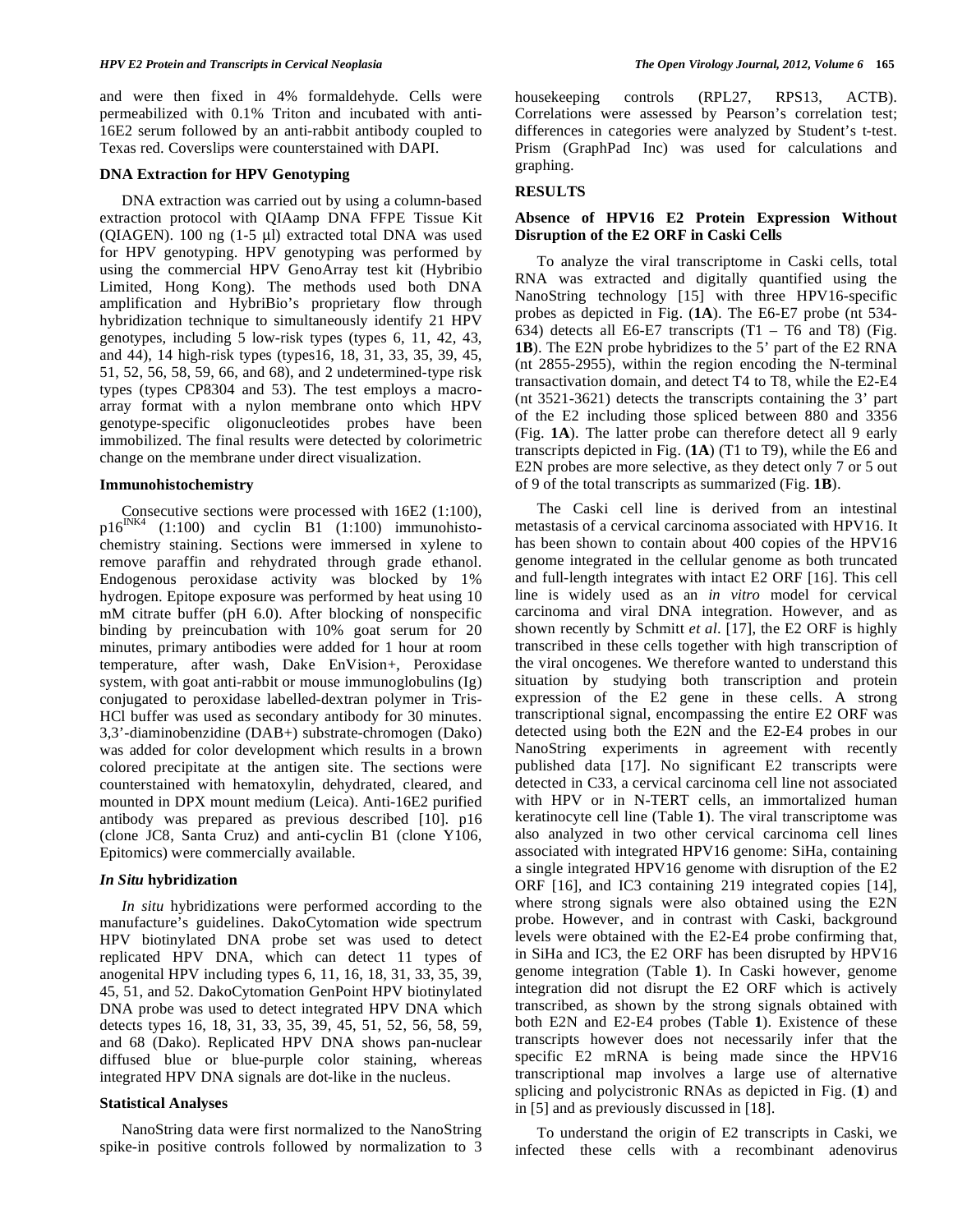

**Fig. (1).** Schematic representation of the HPV16 early transcripts according to previously published map [5]. **A**) The P97 early promoter is shown as well as the structure of the HPV16 genome with the organization of the ORF of early genes on the DNA. The main early transcripts and the ORF that they contain are also shown. Localization of the NanoString probes relative to the viral ORFs is indicated as well as the early Poly A signal by a black dot. **B**) Recognition of the 9 different transcripts, as numbered in **A**, by the three NanoString probes.

expressing the heterologous HPV18 E2. The E2 transcription factor, whether from HPV16 or HPV18, is a known repressor of the early promoter  $P_{97}$  (reviewed in [3]). As shown in Table **1**, expression of HPV18 E2 in Caski cells induced a 32-fold decrease of all endogenous viral transcripts, as measured by the E2-E4 probe. Strong decreases were also observed with the more selective E6 (28 fold) and E2N (12-fold) probes (Table **1**). Note that the probes used in this study are specific for HPV16 and do not detect ectopic HPV18 transcripts. This high sensitivity of all transcripts to E2 repression indicates that they initiate at the early  $P_{97}$  promoter [6] (Fig. **1A**).

 High levels of endogenous E2 transcripts in Caski cells prompted us to verify whether the protein was expressed. No endogenous E2 protein could be detected using either western blots or immunofluorescence using the HPV16 E2 antibody previously described [10] (Fig. **2**). In contrast a strong signal was obtained in Caski cells infected with a recombinant ADV encoding a HPV16 GFP-E2 fusion protein (Fig. **2**) or in CIN lesions, as previously demonstrated [10]. As E2 protein is known to be degraded by the proteasome in a cell cycle dependent manner [12], we also treated Caski cells with the proteasome inhibitor MG132. Even under these experimental conditions, no endogenous HPV16 E2 protein was detected (data not shown) suggesting that absence of E2 protein in Caski cells was due to the absence of proper mRNA or inefficient RNA translation rather than protein instability.

 In summary we demonstrated here that integration of HPV16 DNA in Caski cells does not disrupt the E2 ORF, contrary to SiHa and IC3 cells. Moreover, in Caski cells the E2 ORF is actively transcribed with no detectable translation of the corresponding E2 protein.

# **Abundant E2 Transcripts and Absence of E2 ORF Disruption in SCC Clinical Samples**

 When viral transcripts were quantified using the same approach in ten HPV16 clinical samples including three CIN2, three CIN3 and four SCC, we noticed a significant decrease in total viral gene expression in CIN3 compared to CIN2 and cancer (Table **1**).

 The viral DNA status was determined by ISH in serial sections of the same samples. Viral genome was episomal in the three CIN2 samples and purely integrated in two SCC samples. In two additional SCC samples, both episomal and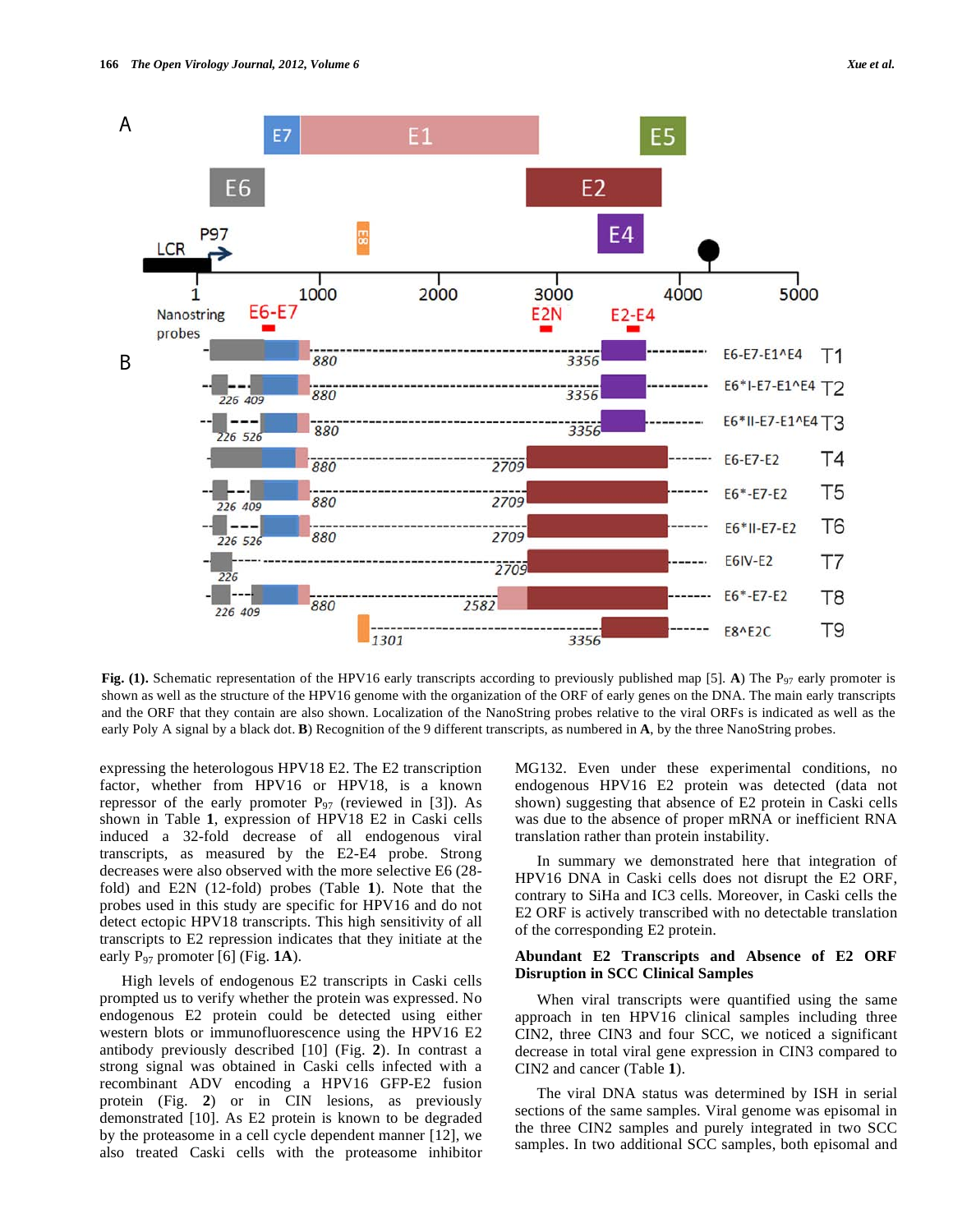| <b>HPV16-</b><br><b>Samples</b> | <b>E2-E4</b>   | E2N            | <b>E6-E7</b>   | Ratio<br><b>E2N/E6-E7</b> | <b>Ratio</b><br><b>E2E4/E6-E7</b> | CyclinB1 | E <sub>2</sub> IH <sub>C</sub> | $P16^{\text{INK4}}$      | <b>HPV DNA</b> |
|---------------------------------|----------------|----------------|----------------|---------------------------|-----------------------------------|----------|--------------------------------|--------------------------|----------------|
| Caski                           | 11000          | 2500           | 8500           | 0.3                       | 1.3                               | 4600     | $\overline{\phantom{a}}$       | <b>ND</b>                | Int            |
| Caski+E2                        | 340            | 200            | 300            | 0.6                       | 1.1                               | 390      | $\overline{\phantom{a}}$       | <b>ND</b>                | Int            |
| SiHa                            | $\overline{4}$ | 360            | 1930           | 0.18                      | $\overline{a}$                    | 3900     | $\overline{\phantom{a}}$       | <b>ND</b>                | Int            |
| IC3                             | 5              | 1960           | 4900           | 0.4                       | $\overline{\phantom{a}}$          | 2300     | $\overline{\phantom{a}}$       | <b>ND</b>                | Int            |
| C <sub>33</sub>                 | $\overline{4}$ | 5              | $\overline{c}$ | ÷.                        | ÷                                 | 3300     | $\mathbf{r}$                   | <b>ND</b>                | N <sub>o</sub> |
| N-TERT                          | 5              | 7              | $\overline{4}$ | $\overline{\phantom{a}}$  | $\overline{\phantom{a}}$          | 2700     | $\overline{\phantom{a}}$       | ND                       | N <sub>0</sub> |
| 2Ncervix                        | 5              | 9              | $\overline{c}$ | ٠                         | $\overline{\phantom{a}}$          | 130      | $\overline{\phantom{a}}$       | ٠                        | N <sub>0</sub> |
| 4Ncervix                        | 5              | 10             | 6              | $\overline{a}$            | $\overline{a}$                    | 110      | $\overline{\phantom{a}}$       | ٠                        | N <sub>0</sub> |
| 8Ncervix                        | $\overline{4}$ | $\overline{4}$ | 3              | ٠                         | $\overline{\phantom{a}}$          | 60       | $\overline{\phantom{a}}$       | $\overline{\phantom{a}}$ | N <sub>0</sub> |
| 2CIN2                           | 15800          | 1520           | 570            | 2.6                       | 27                                | 290      | $+++$                          | $++$                     | $Rep++$        |
| 3CIN <sub>2</sub>               | 21500          | 4000           | 3100           | 1.3                       | $\tau$                            | 1060     | $+++$                          | $++$                     | $Rep++$        |
| 4CIN2                           | 33000          | 3900           | 2300           | 1.7                       | 14                                | 870      | $+++$                          | $+$                      | $Rep +++$      |
| 2CIN3                           | 3600           | 520            | 1130           | 0.5                       | 3                                 | 460      | $\sim$                         | $+++$                    | $Rep+/- Int?$  |
| 12CIN3                          | 136            | 29             | 70             | 0.4                       | $\overline{c}$                    | 200      | $+/-$                          | $+$                      | $Rep+/- Int?$  |
| 18CIN3                          | 81             | 38             | 38             | 1                         | $\overline{c}$                    | 190      | $\overline{\phantom{a}}$       | $+++$                    | $Rep+/- Int?$  |
| 2SCC                            | 3090           | 860            | 1680           | 0.5                       | 1.8                               | 600      | $+$                            | $++$                     | $Int + rep?$   |
| 6SCC                            | 73600          | 37000          | 31500          | 1.17                      | 2.3                               | 3200     | $\overline{\phantom{a}}$       | $+++$                    | Int            |
| 7SCC                            | 11600          | 1500           | 5330           | 0.28                      | 2.2                               | 2000     | $+/-$                          | $++$                     | $Int+rep?$     |
| 8SCC                            | 15200          | 2200           | 7800           | 0.28                      | 1.9                               | 1600     | $\overline{\phantom{a}}$       | $+++$                    | Int            |

**Table 1. Expression of Viral Genes and Cellular Targets was Analyzed in 6 Cell Lines, 3 Normal Cervix and 10 Clinical Samples in Relation to HPV DNA Status** 

Transcription of the viral and cellular genes was measured by digital quantification using the NanoString technology. For each probe, the table shows the actual number of RNA molecules to which the probe has been bound, after standardization with 3 housekeeping genes: RPL27, RPS13 and ACTB. Coefficients of variation are typically < 7% for values<br>above 10. Protein expression of E2 and p16<sup>INK4</sup> ISH and IHC were performed on serial sections of the same samples. Staining was summarized as +++ when at least half, ++ one third and + less than 1/3 of the cells of the samples were stained. For ISH, the 2 types of signals are indicated as replication (Rep) for uniform staining of the nuclei or integrated (Int) for homogenous punctate staining as shown in Fig. (**3B**). ND: Not Determined.

integrated patterns were observed (Table **1** and Fig. **3A**). Viral DNA was also detectable at low levels in CIN3 and when observed at high magnification, staining for HPV DNA was found both homogenous in some nuclei (episomal replication as in CIN2) or in punctate signals (which might indicate integration as in SCC) in others (Fig. **3B**).



**Fig. (2).** Caski cells do not express the HPV16 E2 protein. **A**) Caski cells were either not infected (NI) or infected with the GFP recombinant adenoviral vector (gfp) or the adenovirus expressing gfp-HPV16 E2 and were processed for immunofluorescence with the rabbit antibody raised against the HPV16 E2 protein previously described [10]. The expected MW for the untagged E2 protein is around 40Kd while the GFP tagged protein migrates at 66Kd [29]. **B**) Caski cells infected with the 2 recombinant adenoviruses, as indicated at the top of the pictures, were processed for immunofluorescence with the HPV16 E2 primary antibody and were revealed by secondary rabbit antibody coupled with Texas red (TR).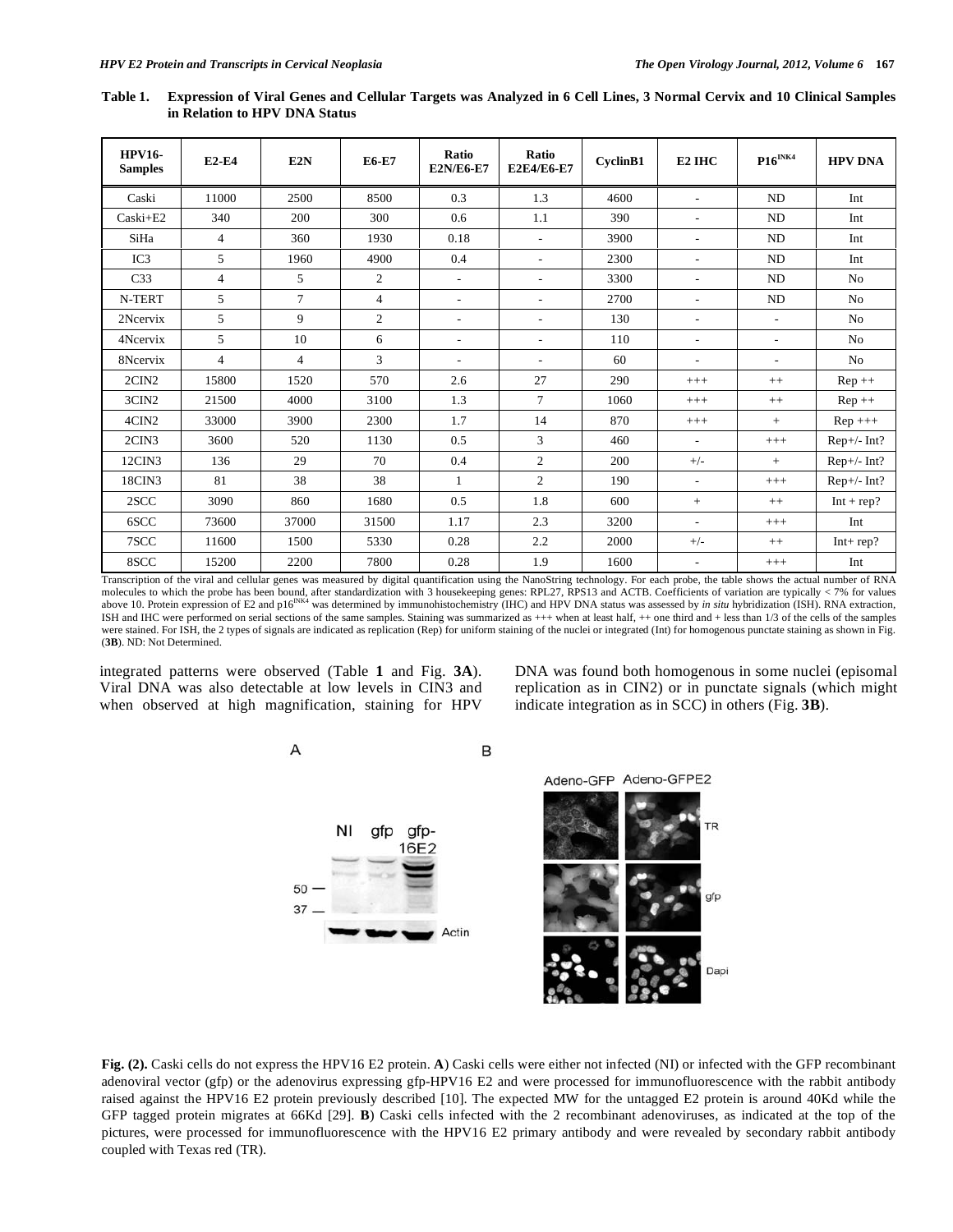

**Fig. (3).** Strong E2 staining coincides with HPV DNA replication. **A**) Serial adjacent sections of paraffin embedded biopsies of CIN2, CIN3 and SCC were stained by IHC with the E2 and p16 antibodies as previously described [10] and as indicated. Viral DNA was revealed by *in situ* hybridization (ISH) with no amplification for CIN2 while the signal was amplified for the CIN3 and SCC samples in order to detect low copy number of HPV DNA (40X magnification). **B**) Higher magnification (63X) of cells exhibiting uniform strong dark blue nuclei in replicating cells of CIN2 while the punctate signal is homogeneous in SCC and more heterogeneous in CIN3.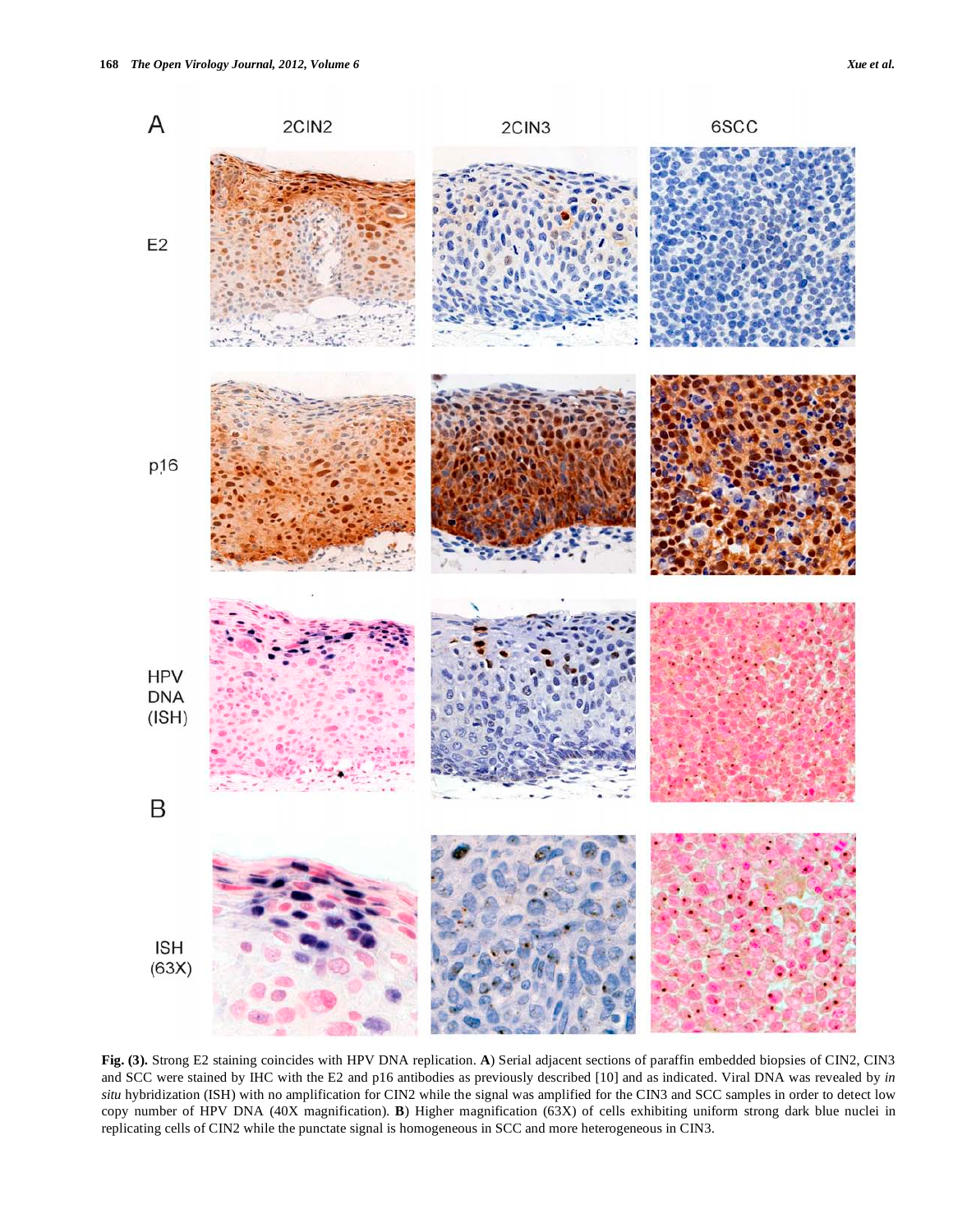In all SCC samples, despite integration of the viral genome, strong transcriptional signals were observed with both E2N and E2-E4 probes, indicating that integration of the viral genome did not disrupt the E2 ORF, a situation analogous to that found in Caski cells. As expected, strong signals were also obtained with both probes in CIN2 samples where HPV16 genomes replicate as episomes. We further compared carcinoma cell lines, CIN and SCC by computing the ratio of E2-E4/E2N transcripts therefore measuring the relative transcription of the 3' and the 5' moieties of the E2 ORF (Table **1**). As expected, this ratio was close to 0 in cell lines with disrupted E2 ORF such as SiHa and IC3. It was between 5 and 10 in CIN2 (mean= $8.1 \pm 1.5$ ), where viral genome undergoes episomal replication. In CIN3 and SCC, lower values were observed (mean=4.7+1.4 and 5.1+1.4, respectively). The difference between CIN2 and CIN3/SCC was significant (t-test p-value=0.04), suggesting that, even if the integration event did not disrupt the E2 ORF, a different profile of transcripts might be associated with progression. In order to determine whether presence of E2 transcripts correlated with expression of the viral protein, we studied expression of E2 protein in serial sections of the same samples [10]. We also studied  $p16^{INK4}$  expression as a surrogate marker of E7 [19]. All 10 clinical samples exhibited an elevated expression of  $p16^{INK4}$ . In CIN2, p16<sup>INK4</sup> was restricted to the lower and intermediate layers, while it extended to the complete epithelium in higher grades CIN3 and SCC (Fig. **3A**). E2 staining exhibited an inverted pattern, with high protein expression in the intermediate and upper layers of CIN2 and little if any protein expression in CIN3 and SCC confirming our previous findings [10] (Fig. **3A**). Absence or low E2 staining was found in all SCC samples (n>50) that we have studied so far (data not shown). Therefore, absence of E2 protein, despite high transcription of E2 ORF seen in the four samples studied herein, is reminiscent of the findings described for the Caski cell line.

#### **Transcriptional Assessment of Neoplastic Progression**

 Since E2 is actively transcribed in HPV16 samples including SCC, the absolute transcription of E2N cannot be used to predict neoplastic progression (Table **1**). We wondered how the relative transcription of E2 compared to E6 and/or E7 varies with the grade of the lesion. There are many alternative spliced products of the E6 and E7 ORF and our approach could not measure individual transcription of the two oncogenes as depicted in Fig. (**1**). Therefore we named the transcripts detected by our probe the E6-E7 transcripts. As discussed previously for the E2 transcripts, it does not mean that we detect only the E6 and/or E7 messenger RNAs. RT-PCR were done in SiHa and Caski cells with probes in the 5 and 3' parts of the E2 ORF and a probe in E7 that confirmed the NanoString data given in Table **1** (data not shown). When E2-E4 transcripts level was plotted against E6-E7 transcripts, an almost perfect linear correlation was observed for CIN3 and SCC samples (Pearson r=0.99; 2-tail p-value<0.0001), while CIN2 samples were clearly excluded (Fig. **4A**). We also calculated the E2N over E6-E7 ratio (Table **1** and Fig. **4B**). In CIN2, this ratio was always above 1 (mean= $1.89 \pm 0.41$ ); in CIN3 and SCC it was usually less than 1 (mean=0.59+0.13). HPV16-associated cell lines behaved like SCC or CIN3, including the Caski cells expressing exogenous E2 (Fig. **4B**).

The difference between HPV lesions that can replicate the viral DNA (CIN2) and lesions where replication is low or inexistent (CIN3 and SCC) was significant (t-test p-value  $=$ 0.0038) (Table **1** and Fig. **4B**). We also compared E2-E4 and E6-E7 transcription. Again a significant difference in the ratios of E2-E4 over E6-E7 transcripts was observed between CIN2 (mean= $16.3 \pm 6.1$ ) and high grade lesion CIN3 and SCC (mean=2.23+0.17; t-test p-value=0.0047) (Table **1** and Fig. **4C**). Taken together, these comparisons show that even if the presence of E2 transcripts is not a significant predictor of neoplastic progression, in contrast, the relative amounts of E2 (either E2N or E2-E4) compared to E6-E7 transcripts is significantly correlated with progression between CIN2 and CIN3. In pathological diagnosis CIN2 belong to HSIL (High grade Squamous Intraepithelial Lesion) together with CIN3 while we show here that viral replication and gene expression are totally different between CIN2 and CIN3.

# **Cyclin B1 is Activated Both at Transcriptional and Protein Levels in Dedifferentiated Cells**

 We have shown previously that, by promoting degradation of the pRB repressor, E7 induces activation of E2F and E2F target genes as well as mitotic genes in cervical carcinoma cells [20, 21]. One of these mitotic transcriptional targets is cyclin B1 whose protein expression can be detected by IHC as shown in Fig. (**5A**). Cyclin B1 protein is expressed at very low levels in normal cervix, being scattered in the parabasal layers; in CIN2 and CIN3, it is expressed in the cytoplasms of cells composing the lower and intermediate layers, while its protein expression extends to the whole tissue in SCC (Fig. **5A**).

 We then analyzed cyclin B1 transcription. In Caski cells, ectopic expression of HPV18 E2 down-regulated cyclin B1 transcription more than 11-fold, together with repression of E6-E7 transcription, consistent with the role of E7 in cyclin B1 activation (Table **1**). This E2-mediated repression is specific, since the cyclin B1 transcripts levels were standardized with 3 housekeeping genes. In addition, the p53 target gene p21 was activated 15-fold by E2 in this experiment due to repression of E6 and stabilization of p53, as previously shown [21]. Cyclin B1 was also actively transcribed in other cervical carcinoma cell lines, as well as in non-HPV-associated C33 and N-TERT, but much less in normal cervix. In patients' samples, cyclin B1 was actively transcribed in SCC while intermediate levels of transcription were observed in CIN and transcription of CylinB1 was directly correlated to expression of the viral oncogenes in most samples (Fig. **5B** and Table **1**). As already noticed for E6-E7 and E2, cyclin B1 was less expressed in CIN3 than in CIN2, at least in some cases, in accordance with the fact that cyclin B1 is a downstream target of E7. Expression of p16INK4 protein is relatively high in the CIN3 samples, even though E7 could be transcribed at low levels, as in sample 18CIN3 for instance, indicating that p16 is a sensitive marker of progression while CyclinB1 transcription would more accurately reflect E7 expression.

 Accumulation of the cyclin B1 protein in the cytoplasm of cells of the low and intermediate layers in CIN lesions indicates that these cells show slow activity in the G2/M phase as previously noted in *in vitro* differentiated raft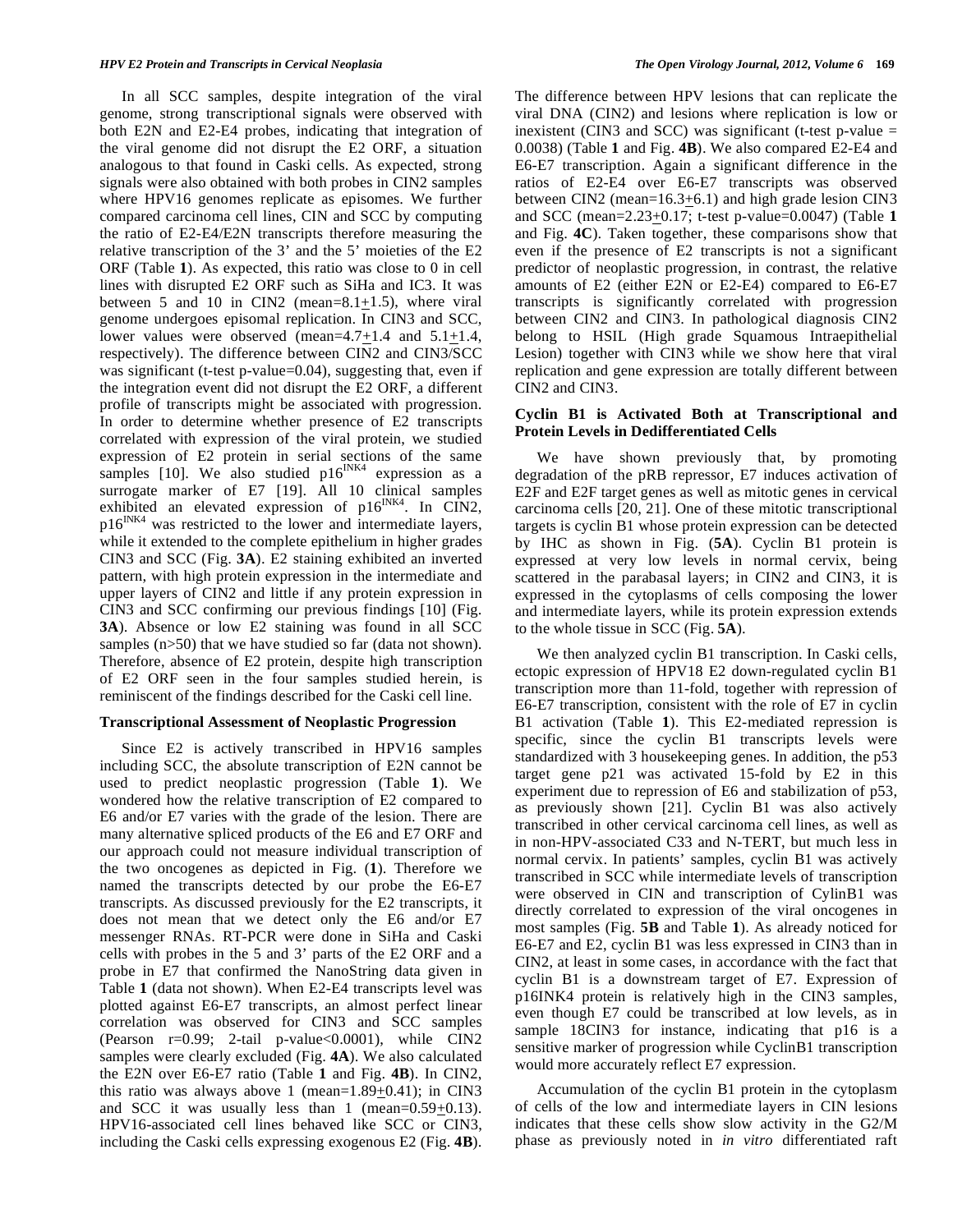![](_page_7_Figure_1.jpeg)

**Fig. (4).** Relative transcription of viral genes: **A**) E2 transcription (measured with the E2-E4 probe) was plotted as a function of E6-E7 transcription. Note that CIN3 and SCC samples are perfectly aligned while the three CIN2 samples are not. **B**) The ratio of E2 transcripts (measured with the E2N probe) over E6-E7 transcripts was plotted for CIN2, CIN3, SCC and HPV16-associated cell lines (Caski, Caski-E2, SiHa and IC3). **C**) Same as in B, except E2 transcription was measured using the E2-E4 probe. Cell lines were not included in the comparison since no E2-E4 signal was detected for SiHa or IC3. P-value were calculated using 2-tail t-test. Data are from Table **1**.

![](_page_7_Figure_3.jpeg)

**Fig. (5).** Cyclin B1 expression both at protein and transcription levels increases from normal cervix to SCC. **A**) Cyclin B1 staining obtained by IHC in normal cervix, CIN1-2 and SCC samples as indicated (20X). **B**) Correlation between E6-E7 and cyclin B1 transcription. Correlation coefficient and p-value were computed using 1-tail Pearson correlation test. Data are from Table **1**.

cultures of keratinocytes expressing HPV18 [22]. Interestingly, protein expression of E2 and cyclin B1 were inversely correlated, thus confirming that another regulatory control of the E2 protein expression could indeed be its cell cycle-dependent instability, occurring in cells in G2/M phase due to concomitant over expression of the SCF<sup>skp2</sup> ubiquitin ligase [12].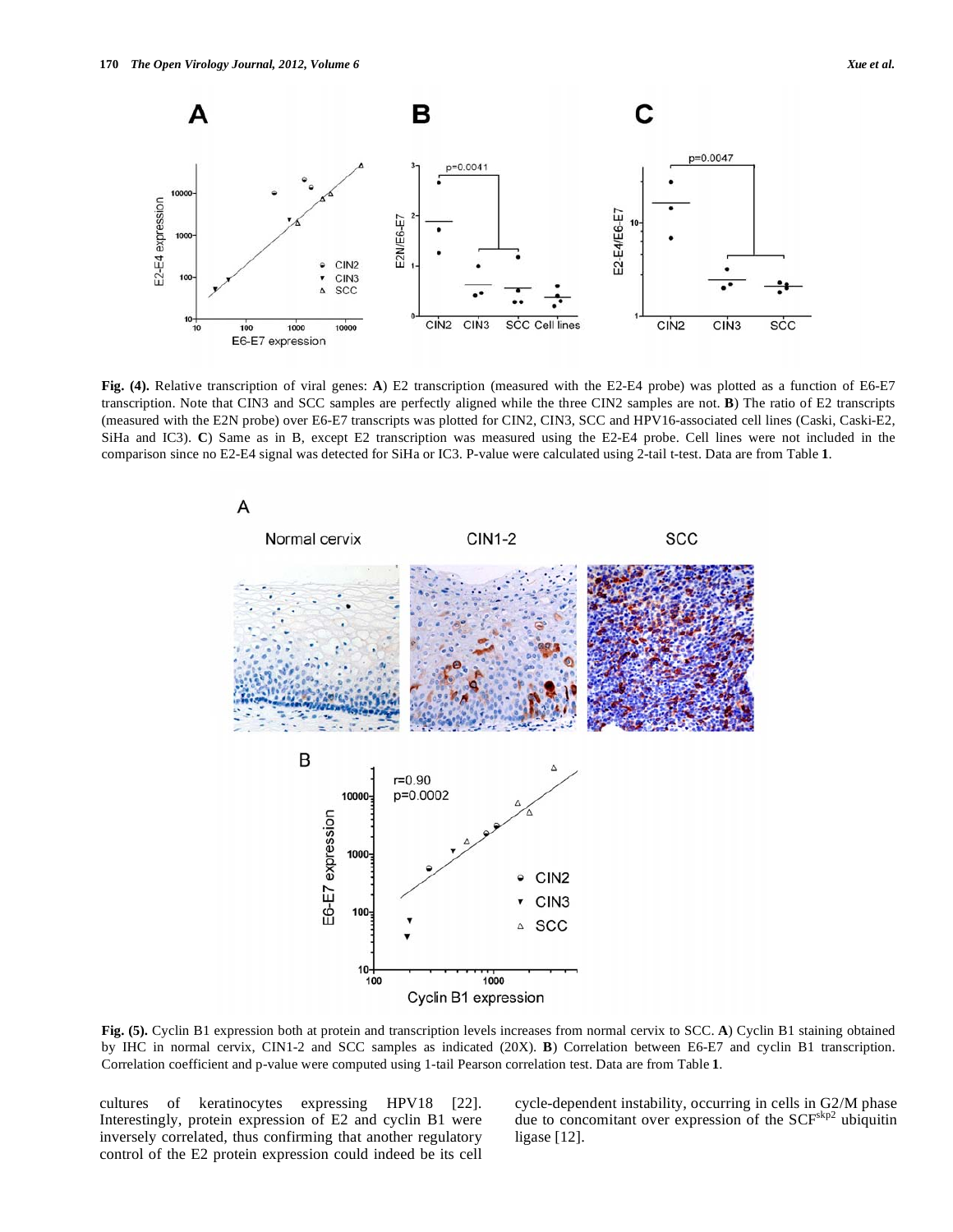#### **DISCUSSION**

 When expression of the E2 protein was compared with viral DNA replication, studied by ISH in serial sections of the same samples, a clear correlation between elevated levels of the E2 protein and viral DNA replication was seen, thereby coinciding with E2's role as a replication factor. In addition, high expression of the E2 protein in the intermediate and upper layers of the infected epithelium also coincides with cellular differentiation associated with cell cycle arrest where E2 is stabilized [12]. In contrast, when HPV DNA was less replicative as in CIN3 and SCC, there was a clear decrease of E2 protein expression coinciding with decreased cellular differentiation. Actually the E2-E4 probe has originally been designed to detect episomal transcription compared to transcription from integrated viral DNA with disruption of the E2 ORF. Interestingly however that probe detected high RNA levels in the 10 clinical samples studied, even though at least 2 of the SCC samples contained only integrated HPV DNA. Our data thus demonstrate that transcriptional expression of the full HPV16 early region of integrated HPV DNA can occur even though the E2 and E4 proteins are not expressed [23, 24].

 A typical example of high expression of E2 transcripts with no protein expression is provided by the Caski cells, which have been shown to transcribe all the HPV16 early genes previously [17] as confirmed in the present work. However, we could demonstrate that the viral E2 protein is not expressed in Caski by using an antibody which is sensitive enough to detect E2 expression in clinical samples (the present work and [10]). It was previously shown that a cDNA containing the E2 ORF isolated from Caski cells could give rise to efficient E2 translation [18]. However, the corresponding transcript has been shown to be about 100 times less abundant than the other early transcripts in Caski [17]. As discussed previously by Alloul *et al*. [18], it is possible that the most efficiently translated E2 transcript could be initiated at the late promoter at position 670 of the HPV16 genome, which is differentiation inducible [25]. This hypothesis would fit well with our data showing high protein expression of E2 in the intermediate and upper differentiated layers of low grade lesions where the  $P_{670}$  promoter is presumably active ([10] and the present work). It would also explain why the E2 protein is not expressed in higher grade lesions or in Caski cells, where the late promoter is inactive [17]. The main outcome of the present study is that the presence of transcripts containing full-length E2 does not automatically imply efficient translation of the protein. Therefore, the level of viral gene expression is of little prognosis value for grading HPV-associated neoplastic lesions as previously noted [26].

 Previous studies of high grade CIN3 and SCC samples associated with different HPV types have demonstrated that integration occurs at various loci in the cellular genome [27] and that it gives rise to mixed viral cellular transcripts that, in most cases, are spliced at the E1 splice donor (nt 880 in HPV16) directly to cellular sequences [28]. We did not attempt to molecularly characterize the integration patterns in our SCC samples and we do not know whether mixed viral cellular transcripts are made. Conversely, transcription of the viral genes was not studied in the previously cited articles so that the two types of viral and mixed transcripts may coexist. Our data reveal that integration of the HPV16 genome in the cellular genome with disruption of the E2 ORF is not the only mechanism suppressing E2 protein in cancer. E2 protein expression should be down regulated to allow high E6 and E7 transcription and we have shown here that this can occur by at least one additional pathway linked to either transcriptional or translational controls or both. Interestingly the viral proteins E2, E6 and E7 are coexpressed in CIN1 and CIN2 but we have shown that this occurs in different compartments of the lesions, with E6-E7 being expressed in the basal layers while E2 is expressed in the upper layers. It is therefore quite possible that E2 actively represses early transcription in cells of the upper layers thus allowing viral DNA replication. The drastic decrease in E2 protein expression in high grade lesions is demonstrated in a limited number of samples but each of these samples has been well characterized and thereby enabled us to draw solid conclusions. More work is needed to fully comprehend regulation of transcription and translation of the viral genes *in vivo*. Importantly, the current study demonstrates that transcription of E2 correlates with disease progression if compared with the transcription of the viral oncogenes even in the absence of viral genomic integration. Therefore, the relative abundance of viral transcripts represents a useful marker of carcinogenesis.

#### **ABBREVIATIONS**

- $HPV = Human Papillomavirus$
- $ORF = Open Reading Frame$
- $CIN = Cervical Intraepithelial Neoplasia$
- SCC = Squamous Cell Carcinoma
- $IHC = Immunohistochemistry$
- ISH = *In situ* hybridization
- $ADV = Adenovirus$
- $T1-9$  = Transcripts 1-9
- $MW = Molecular weight$
- $GFP = Green Fluorescent Protein$
- $m.o.i. = Multiplicity of infection$
- $HSL = High\ grad$  Squamous Intraepithelial Lesion
- $LSIL = Low grade Squamous Intraepithelial Lesion$

# **CONFLICT OF INTEREST**

 The authors confirm that this article content has no conflict of interest.

## **ACKNOWLEDGEMENTS**

 We thank members of the FT lab for helpful discussion and comments. We thank John Connolly from SIgN Immunomonitoring Core for help with the NanoString technology.

# **REFERENCES**

- [1] Kadaja M, Silla T, Ustav E, Ustav M. Papillomavirus DNA replication - from initiation to genomic instability. Virology 2009; 384: 360-8.
- [2] Abbate EA, Berger JM, Botchan MR. The X-ray structure of the papillomavirus helicase in complex with its molecular matchmaker E2. Genes Dev 2004; 18: 1981-96.